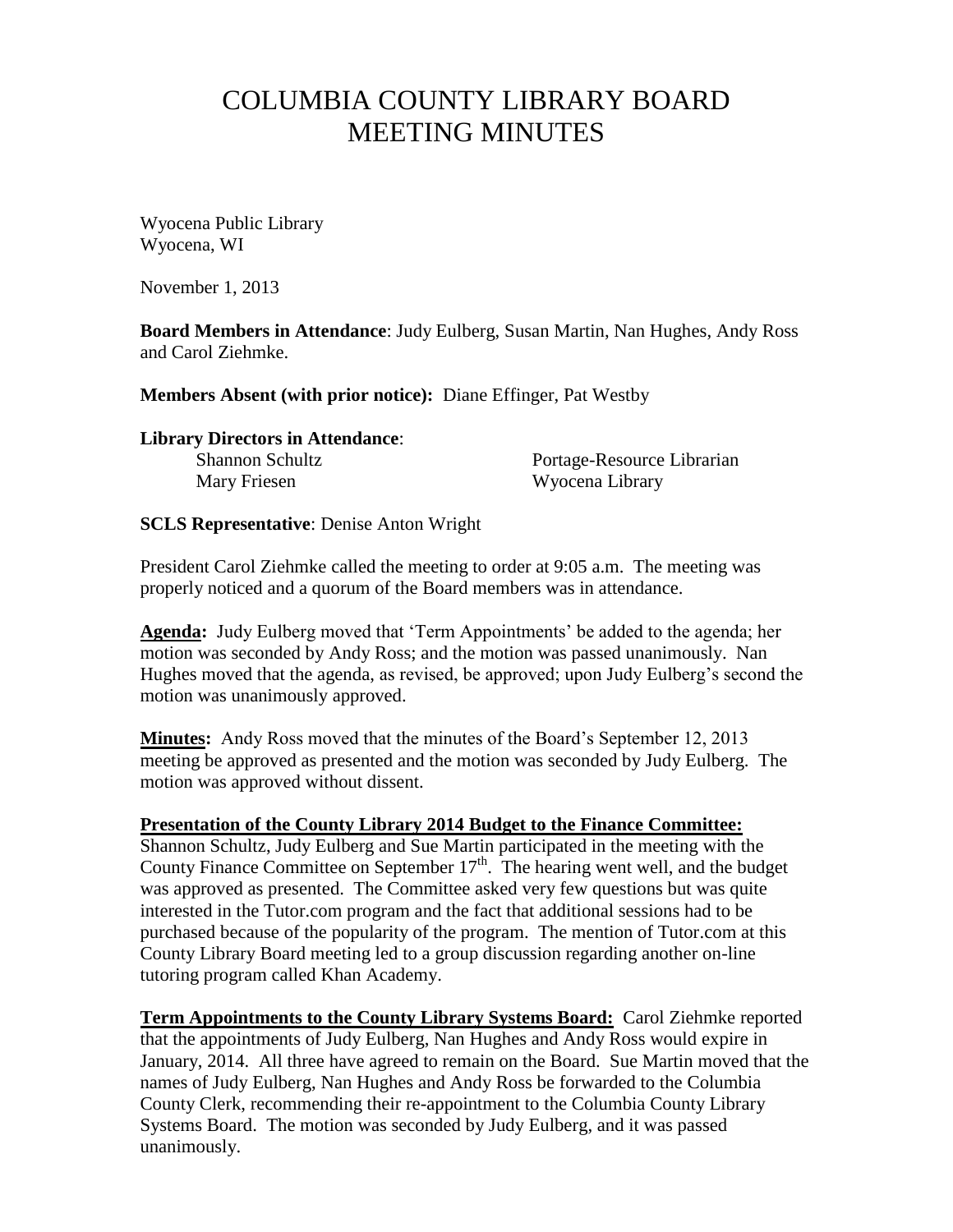**Resource Librarian's Report:** Shannon Schultz, along with Mary Friesen, Jennifer Tallman and Cindy Fesemyer (Library Directors in Wyocena, Cambria and Columbus, respectively) attended the WLA Conference in Green Bay last week. Shannon said it was an 'incredible conference in terms of content,' and that SCLS played a major role in the conference. In addition, she reminded the Board that this would be the last meeting that Mary Friesen would attend since she is retiring at the end of the year. Mary said that she would be returning to her former career as a free-lance writer. Shannon reported that Pardeeville has hired Cassandra Lull as its new library director, and that she would be attending the county library director's meeting on November  $15<sup>th</sup>$  in Lodi.

**SCLS Report:** SCLS has hired a new Delivery Coordinator. Corey Baumann, who held a similar position with Walgreens at its Windsor Distribution facility, took over on October 21.

Denise Anton Wright reminded the group that Kathryn and the late Dr. J. Robert Curtis will be honored as Cornerstone Award recipients at the annual Cornerstone Recognition Reception at the newly renovated Madison Public Library on November  $7<sup>th</sup>$ .

Denise also discussed Assembly Bill 228, pending State legislation that would close a loophole in the current law. As it stands now, counties with a consolidated library system do not have to reimburse adjacent counties, but they are allowed to bill adjacent counties. This would even the playing field among all libraries in the state. Shannon and Denise feel that legislation is being used to 'fix a problem' between Brown and Outagamie Counties, an issue that doesn't appear to be a serious concern in other areas of the State. WLA has created a committee to explore the possible consequences of the bill, but since a vote is schedule on it for November  $5<sup>th</sup>$ , the group does not have time to formulate any recommendations.

Nan Hughes mentioned that she attended a meeting of school librarians in CESA 5, the theme of which was exploring ways in which the hours of school libraries could be expanded beyond the normal school day.

**Thanks/Acknowledgements to Government Officials:** This is a part of our annual plan of action, but the mechanics have never really been discussed before. After some discussion, it was agreed that Shannon Schultz, as the County Resource Librarian, would write letters to members of the County Board of Supervisors to thank them for their support of the county libraries. In addition, she will write letters to all of the county's representatives in the State Assembly and Senate, providing each with facts about the valuable services that libraries provide to the constituents of those elected officials.

**Columbia County Library Advocate of the Year Award:** Once again, Shannon Schultz will electronically solicit nominations for the 2014 award. The solicitation will be sent out after the holidays with the nominations due prior to the County Library Board meeting in March when the recipient will be chosen.

**Library Visits:** Sue Martin attended the September meeting of the Portage Public Library Board in September. She noted that the meeting was conducted in a very business-like manner and that Shannon is continuing to build a strong leadership base